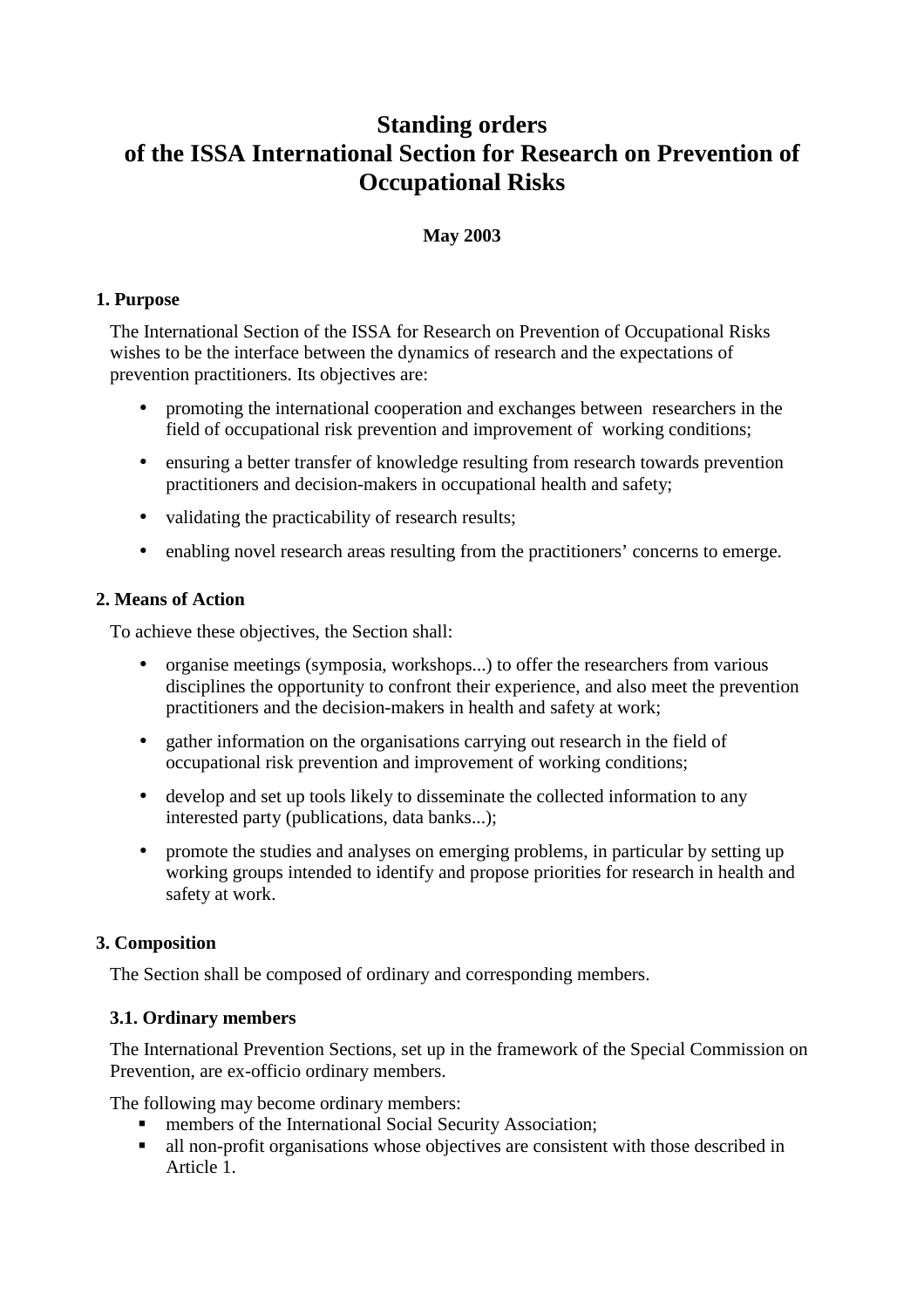The ordinary members have to pay an annual contribution whose amount is fixed by the Bureau of the Section.

The Bureau can fix different amounts of contribution depending on whether the contribution shall be paid by an ex-officio member or an approved member after a request for adhesion.

#### **3.2. Corresponding members**

The following may become corresponding members:

- organisations whose objectives are consistent with those described in Article 1 and which are not qualified to become ordinary members;
- experts who wish to take part in the Section's activities on an individual basis.

The corresponding members have to provide an annual financial support whose amount is fixed by the Bureau of the Section.

#### **3.3. Commencement and termination of membership**

The membership is acquired after a request for adhesion was made in writing and approved by the Bureau.

Except decision of exoneration taken by the Bureau, the membership obliges with the payment of the contribution or the financial support to the Section's activities whose annual amounts are fixed by the Bureau.

The membership shall terminate when the member resigns or when the Bureau pronounces the exclusion, in particular in the event of non-payment of the contribution or the financial support.

#### **4. Statutory Bodies of the Section**

The statutory bodies of the Section are the General Assembly and the Bureau.

#### **4.1 The General Assembly**

The General Assembly shall be composed of the ordinary members of the Section. The corresponding members of the Section shall belong to the General Assembly in a consultative capacity.

The General Assembly shall be competent to:

- decide on its Standing Orders;
- decide on the Section's programme of activities;
- $\blacksquare$  elect and dismiss the Bureau:
- **receive the Bureau's report on activities since the last General Assembly;**
- discharge the Bureau;
- decide on the Section's Standing Orders and any amendments to them:
- decide on all the functions proposed to it by the Bureau and the responsibilities assigned to it under the Standing Orders;
- **PEDECIST:** propose to the Bureau of the ISSA the dissolution of the Section

The Chairperson shall convene the General Assembly in agreement with the Secretary General of the ISSA at least once every three years.

The Chairperson of the Section shall open, chair and close the General Assembly.

An ordinary member may assign its votes for the General Assembly to any other ordinary member. The ordinary member must inform the Secretary General in writing before the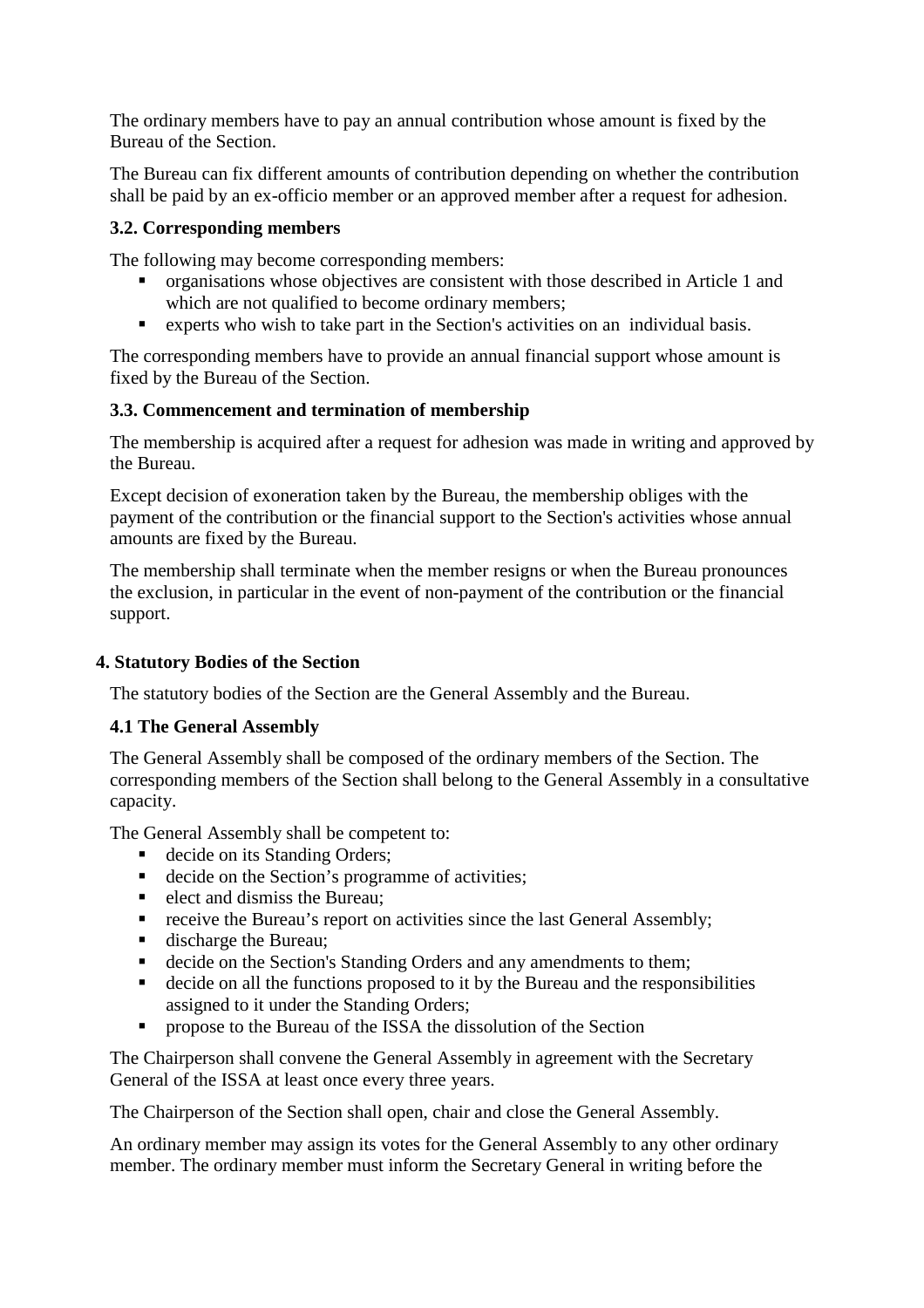voting procedure begins, specifying the name of the person who will be entitled to vote on its behalf.

The General Assembly shall be quorate if at least half of the votes of its ordinary members are represented. An application must be made to have the absence of a quorum established.

Decisions shall be taken by a majority (more than half of the votes) of the ordinary members present and represented. In the event of a tie the Chairperson shall have the casting vote.

## **4.2. Bureau**

The Bureau shall be composed of:

- $\blacksquare$  the Chairperson:
- the Vice-Chairperson and, where appropriate, further Vice-Chairpersons to be elected by the General Assembly on a proposal from the Chairperson;
- the Secretary General.

The Secretary General of the ISSA shall belong to the Bureau in a consultative capacity.

The Bureau shall conduct the day-to-day affairs of the Section. In this capacity, it shall in particular:

- decide on its Standing Orders;
- elect an ad interim successor to any member of the Bureau who leaves between the General Assemblies
- develop a programme of activities for the Section;
- deliver an activity report to the General Assembly;
- decide on the setting up, formation and dissolution of the Section's working groups;
- organise events held under the auspices of the Section and fix their date and topics, in taking care of the coordination of the events envisaged by the various ISSA Prevention Sections;
- fix the annual contribution of the ordinary members and the annual financial support of the corresponding members;
- decide on applications for ordinary or corresponding membership of the Section as on the possible exemptions of contribution or financial support;
- decide on the exclusion of a member;
- decide on the location of the Section's Secretariat.

The Bureau shall be elected for a period of six years. It may be re-elected. Its term of office shall start at the closing of the General Assembly at which the election takes place. It shall end at the closing of the General Assembly at which the next election takes place.

To be eligible for membership of the Bureau a person must be a serving official of an ordinary member.

Decisions of the Bureau shall be taken by a majority vote. In the event of a tie the Chairperson shall have the casting vote.

# **5. Amendment of the Standing Orders**

A decision by the General Assembly to amend the standing orders shall be taken by a majority vote. In the event of a tie the Chairperson shall have the casting vote.